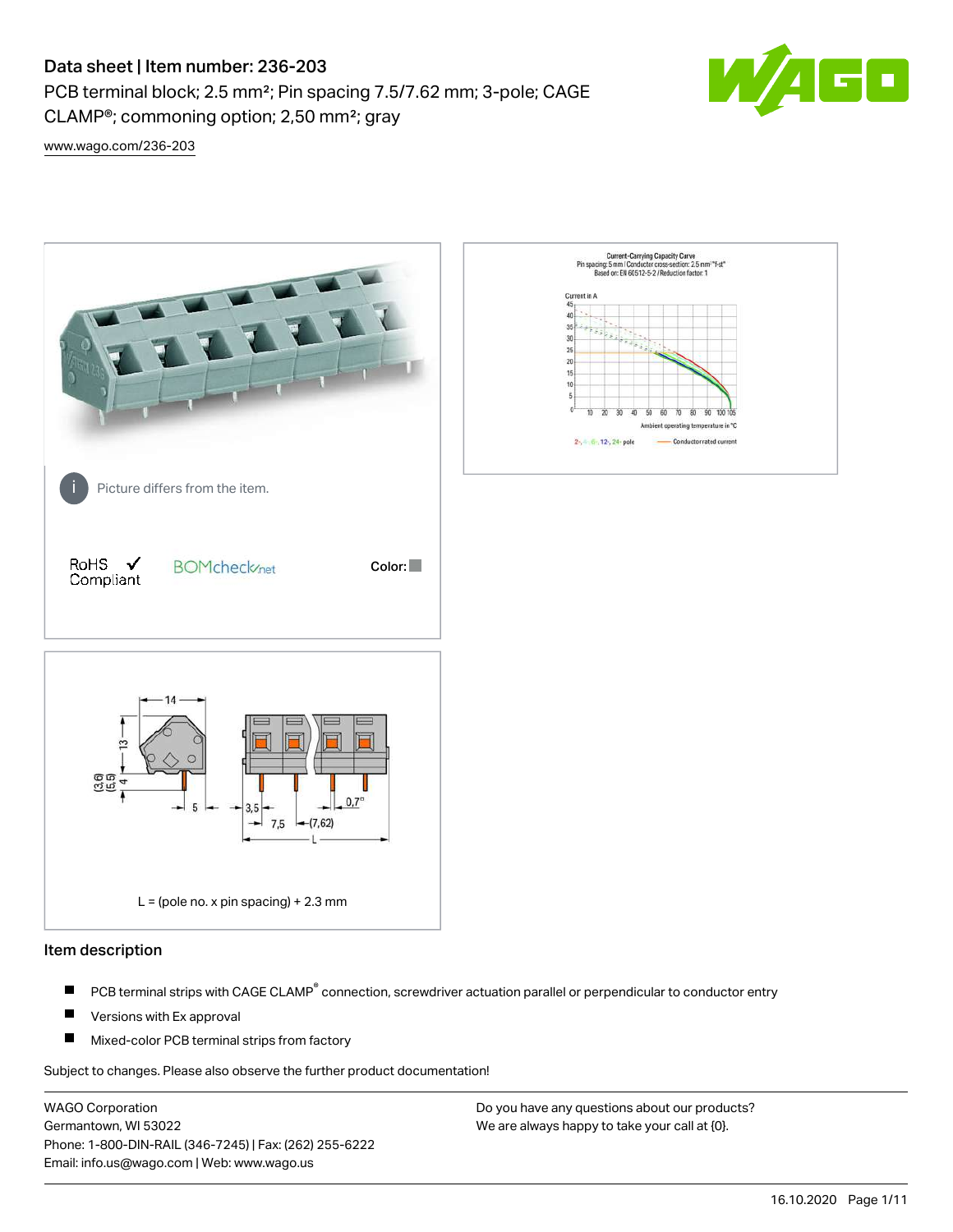

- $\blacksquare$ Operating tools for factory wiring
- $\blacksquare$ 45° conductor entry angle permits a wide range of applications and wiring options
- $\blacksquare$ Set to metric or inch pin spacing by compressing PCB terminal strips or pulling them apart

# Data

# Electrical data

#### Ratings per IEC/EN 60664-1

| Ratings per                 | IEC/EN 60664-1                                                        |  |
|-----------------------------|-----------------------------------------------------------------------|--|
| Rated voltage (III / 3)     | 400 V                                                                 |  |
| Rated surge voltage (III/3) | 6 <sub>kV</sub>                                                       |  |
| Rated voltage (III/2)       | 630 V                                                                 |  |
| Rated surge voltage (III/2) | 6 <sub>k</sub> V                                                      |  |
| Nominal voltage (II/2)      | 1000V                                                                 |  |
| Rated surge voltage (II/2)  | 6 kV                                                                  |  |
| Rated current               | 24 A                                                                  |  |
| Legend (ratings)            | $(III / 2)$ $\triangle$ Overvoltage category III / Pollution degree 2 |  |

### Ratings per UL 1059

| Approvals per                  | UL 1059 |
|--------------------------------|---------|
| Rated voltage UL (Use Group B) | 300 V   |
| Rated current UL (Use Group B) | 15 A    |
| Rated voltage UL (Use Group D) | 300 V   |
| Rated current UL (Use Group D) | 10 A    |

#### Ratings per CSA

| Approvals per                   | CSA   |
|---------------------------------|-------|
| Rated voltage CSA (Use Group B) | 300 V |
| Rated current CSA (Use Group B) | 15 A  |
| Rated voltage CSA (Use Group D) | 300 V |
| Rated current CSA (Use Group D) | 10 A  |

### Connection data

| Connection technology | <b>CAGE CLAMP</b>                       |
|-----------------------|-----------------------------------------|
| Actuation type        | Operating tool                          |
| Solid conductor       | $0.08$ 2.5 mm <sup>2</sup> / 28  12 AWG |

Subject to changes. Please also observe the further product documentation!

| <b>WAGO Corporation</b>                                | Do you have any questions about our products? |
|--------------------------------------------------------|-----------------------------------------------|
| Germantown, WI 53022                                   | We are always happy to take your call at {0}. |
| Phone: 1-800-DIN-RAIL (346-7245)   Fax: (262) 255-6222 |                                               |
| Email: info.us@wago.com   Web: www.wago.us             |                                               |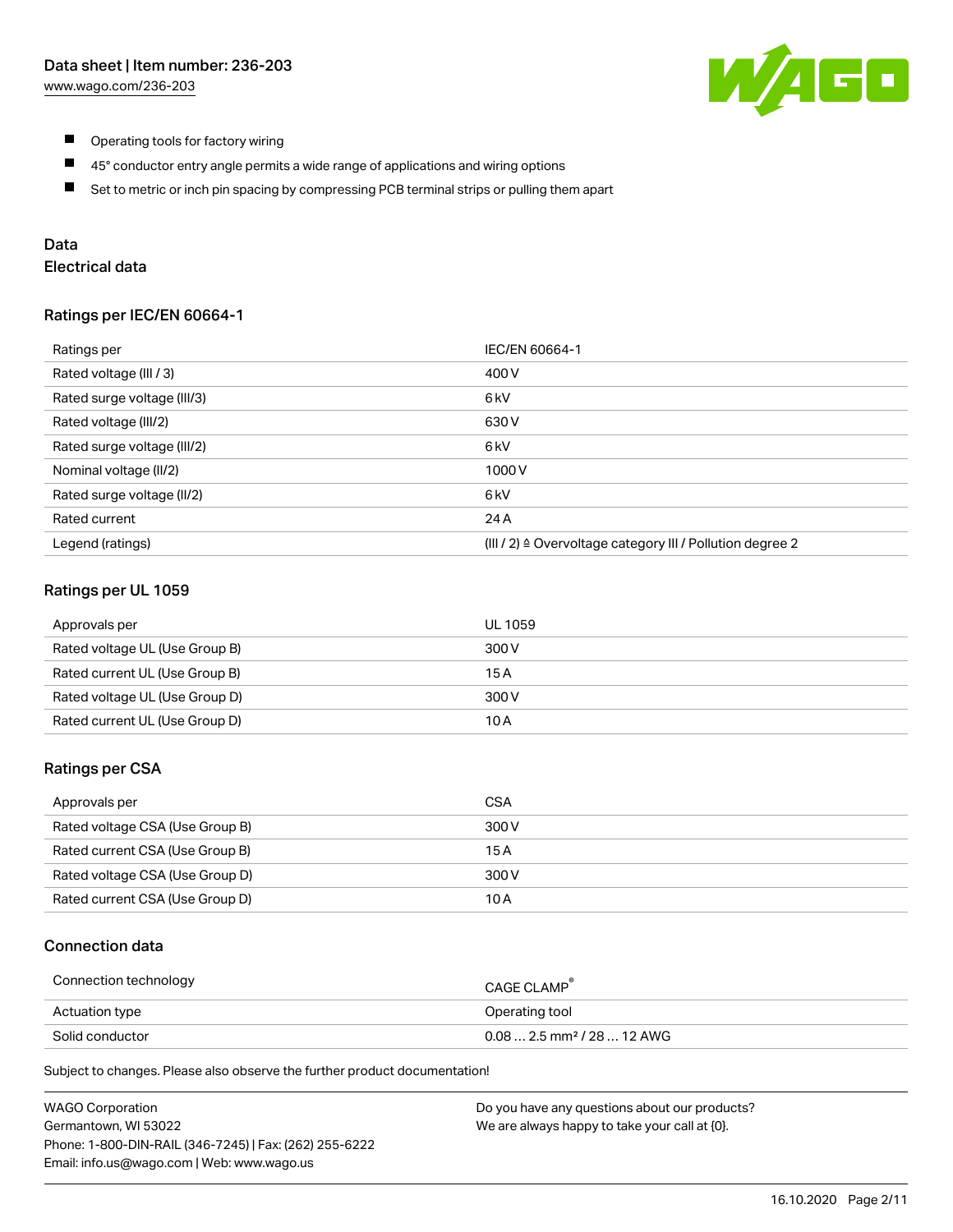# Data sheet | Item number: 236-203

[www.wago.com/236-203](http://www.wago.com/236-203)



| Fine-stranded conductor                           | $0.08$ 2.5 mm <sup>2</sup> / 28  12 AWG |
|---------------------------------------------------|-----------------------------------------|
| Fine-stranded conductor; with insulated ferrule   | $0.251.5$ mm <sup>2</sup>               |
| Fine-stranded conductor; with uninsulated ferrule | $0.251.5$ mm <sup>2</sup>               |
| Strip length                                      | $56$ mm / 0.2  0.24 inch                |
| Conductor connection direction to PCB             | 45°                                     |
| Pole No.                                          | 3                                       |
| Total number of connection points                 | 3                                       |
| Total number of potentials                        | 3                                       |
| Number of connection types                        |                                         |
| Number of levels                                  |                                         |
| Note (conductor cross-section)                    | 12 AWG: THHN, THWN                      |

# Physical data

| Pin spacing                          | 7.5/7.62 mm / 0.295/0.3 inch |
|--------------------------------------|------------------------------|
| Width                                | 24.8 mm / 0.976 inch         |
| Height                               | 17 mm / 0.669 inch           |
| Height from the surface              | 13 mm / 0.512 inch           |
| Depth                                | 14 mm / 0.551 inch           |
| Solder pin length                    | 4 mm                         |
| Solder pin dimensions                | $0.7 \times 0.7$ mm          |
| Drilled hole diameter with tolerance | $1.1$ <sup>(+0.1)</sup> mm   |

# PCB contact

| PCB contact                         | THT                                      |
|-------------------------------------|------------------------------------------|
| Solder pin arrangement              | over the entire terminal strip (in-line) |
| Number of solder pins per potential |                                          |

# Material Data

| Color                       | gray                                   |
|-----------------------------|----------------------------------------|
| Material group              |                                        |
| Insulation material         | Polyamide (PA66)                       |
| Flammability class per UL94 | V <sub>0</sub>                         |
| Clamping spring material    | Chrome nickel spring steel (CrNi)      |
| Contact material            | Electrolytic copper $(E_{\text{CII}})$ |
| Contact plating             | tin-plated                             |
| Fire load                   | 0.061 MJ                               |

Subject to changes. Please also observe the further product documentation!

| WAGO Corporation                                       | Do you have any questions about our products? |
|--------------------------------------------------------|-----------------------------------------------|
| Germantown, WI 53022                                   | We are always happy to take your call at {0}. |
| Phone: 1-800-DIN-RAIL (346-7245)   Fax: (262) 255-6222 |                                               |
| Email: info.us@wago.com   Web: www.wago.us             |                                               |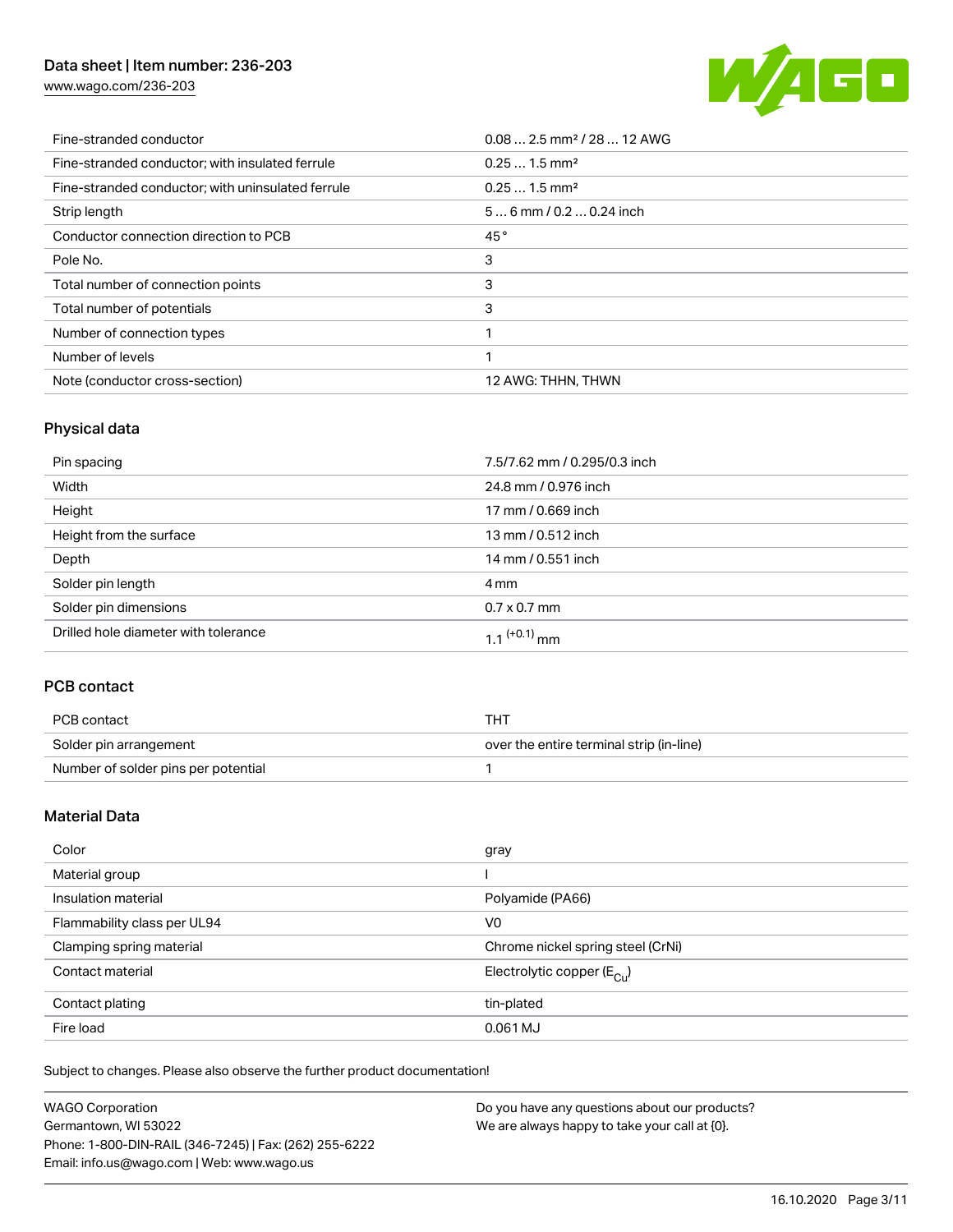[www.wago.com/236-203](http://www.wago.com/236-203)



| Weight                            | 3.3 <sub>q</sub> |
|-----------------------------------|------------------|
| <b>Environmental Requirements</b> |                  |

| Limit temperature range | $-60+105 °C$ |  |
|-------------------------|--------------|--|
|-------------------------|--------------|--|

### Commercial data

| Product Group         | 4 (Printed Circuit) |  |
|-----------------------|---------------------|--|
| Packaging type        | <b>BOX</b>          |  |
| Country of origin     | CН                  |  |
| <b>GTIN</b>           | 4044918767774       |  |
| Customs tariff number | 85369010000         |  |

### Approvals / Certificates

### Country specific Approvals

|      |                                               |                                 | Certificate     |
|------|-----------------------------------------------|---------------------------------|-----------------|
| Logo | Approval                                      | <b>Additional Approval Text</b> | name            |
| H    | <b>CCA</b><br><b>DEKRA Certification B.V.</b> | EN 60998                        | NTR NL-<br>7195 |
| 11   | <b>CCA</b><br>DEKRA Certification B.V.        | EN 60947                        | NTR NL-<br>7109 |
| KEMA | <b>CCA</b><br>DEKRA Certification B.V.        | EN 60947                        | 2168090.01      |
|      | <b>CSA</b><br><b>DEKRA Certification B.V.</b> | C22.2 No. 158                   | 1673957         |

#### Ship Approvals

| Logo                                                                       | Approval                  | <b>Additional Approval Text</b> | Certificate<br>name |
|----------------------------------------------------------------------------|---------------------------|---------------------------------|---------------------|
| 團<br><b>BUREAU</b>                                                         | BV<br>Bureau Veritas S.A. | <b>IEC 60998</b>                | 11915/D0<br>BV      |
|                                                                            | <b>DNV GL</b>             |                                 | TAE000016Z          |
| Subject to changes. Please also observe the further product documentation! |                           |                                 |                     |
|                                                                            |                           |                                 |                     |

WAGO Corporation Germantown, WI 53022 Phone: 1-800-DIN-RAIL (346-7245) | Fax: (262) 255-6222 Email: info.us@wago.com | Web: www.wago.us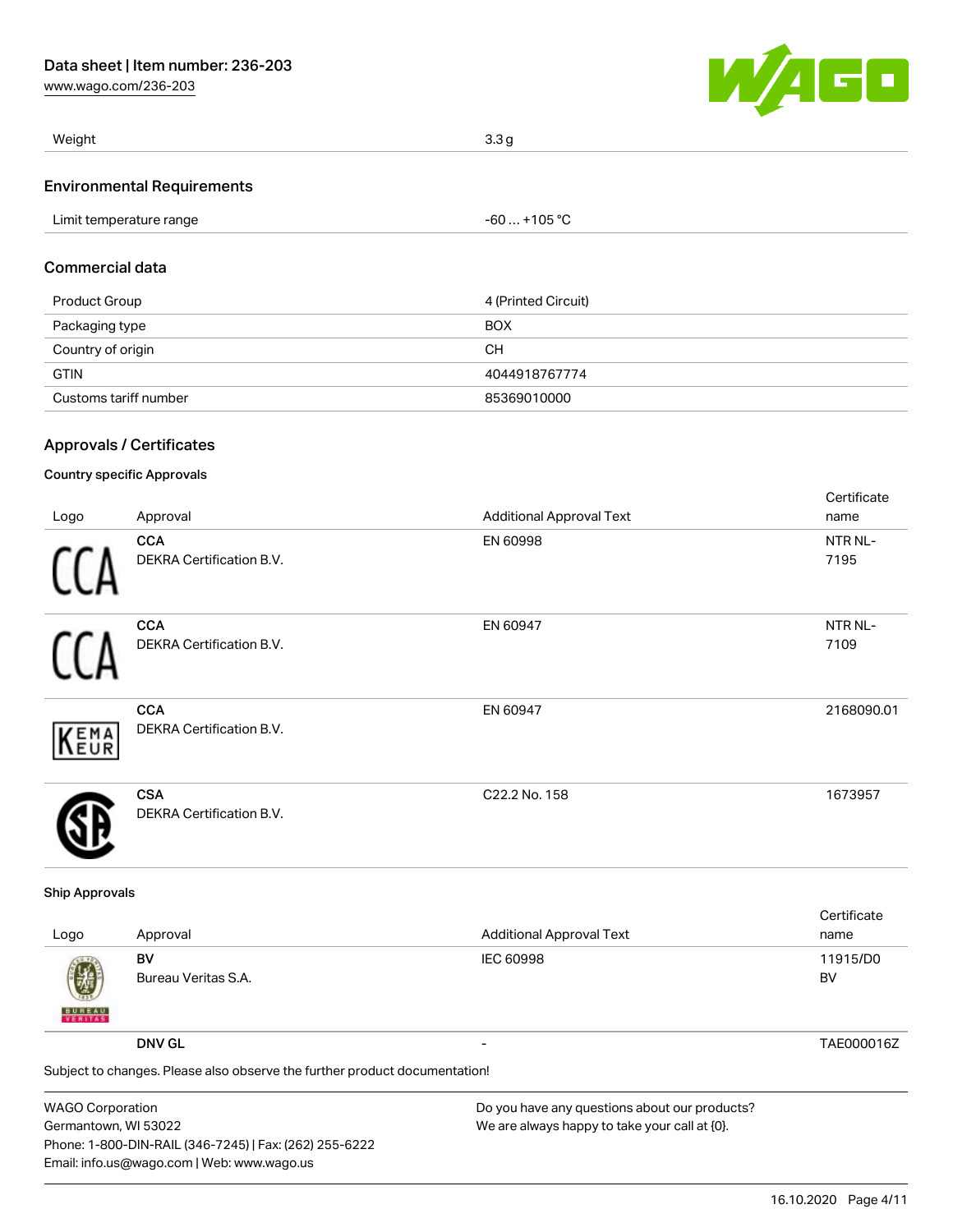

Det Norske Veritas, Germanischer Lloyd

#### UL-Approvals

|      |                                |                                 | Certificate |
|------|--------------------------------|---------------------------------|-------------|
| Logo | Approval                       | <b>Additional Approval Text</b> | name        |
|      | UR                             | <b>UL 1059</b>                  | 20180629-   |
| J    | Underwriters Laboratories Inc. |                                 | E45172      |

# Counterpart

### Compatible products

#### ferrule

|                                                                            | Item no.: 216-101<br>Ferrule; Sleeve for 0.5 mm <sup>2</sup> / AWG 22; uninsulated; electro-tin plated; silver-colored  | www.wago.com/216-101 |  |
|----------------------------------------------------------------------------|-------------------------------------------------------------------------------------------------------------------------|----------------------|--|
|                                                                            | Item no.: 216-102<br>Ferrule; Sleeve for 0.75 mm <sup>2</sup> / AWG 20; uninsulated; electro-tin plated; silver-colored | www.wago.com/216-102 |  |
|                                                                            | Item no.: 216-103<br>Ferrule; Sleeve for 1 mm <sup>2</sup> / AWG 18; uninsulated; electro-tin plated                    | www.wago.com/216-103 |  |
|                                                                            | Item no.: 216-104<br>Ferrule; Sleeve for 1.5 mm <sup>2</sup> / AWG 16; uninsulated; electro-tin plated; silver-colored  | www.wago.com/216-104 |  |
|                                                                            | Item no.: 216-121<br>Ferrule; Sleeve for 0.5 mm <sup>2</sup> / AWG 22; uninsulated; electro-tin plated; silver-colored  | www.wago.com/216-121 |  |
|                                                                            | Item no.: 216-122<br>Ferrule; Sleeve for 0.75 mm <sup>2</sup> / AWG 20; uninsulated; electro-tin plated; silver-colored | www.wago.com/216-122 |  |
|                                                                            | Item no.: 216-123<br>Ferrule; Sleeve for 1 mm <sup>2</sup> / AWG 18; uninsulated; electro-tin plated; silver-colored    | www.wago.com/216-123 |  |
|                                                                            | Item no.: 216-124<br>Ferrule; Sleeve for 1.5 mm <sup>2</sup> / AWG 16; uninsulated; electro-tin plated                  | www.wago.com/216-124 |  |
|                                                                            | Item no.: 216-131<br>Ferrule; Sleeve for 0.25 mm <sup>2</sup> / AWG 24; uninsulated; electro-tin plated; silver-colored | www.wago.com/216-131 |  |
| Subject to changes. Please also observe the further product documentation! |                                                                                                                         |                      |  |

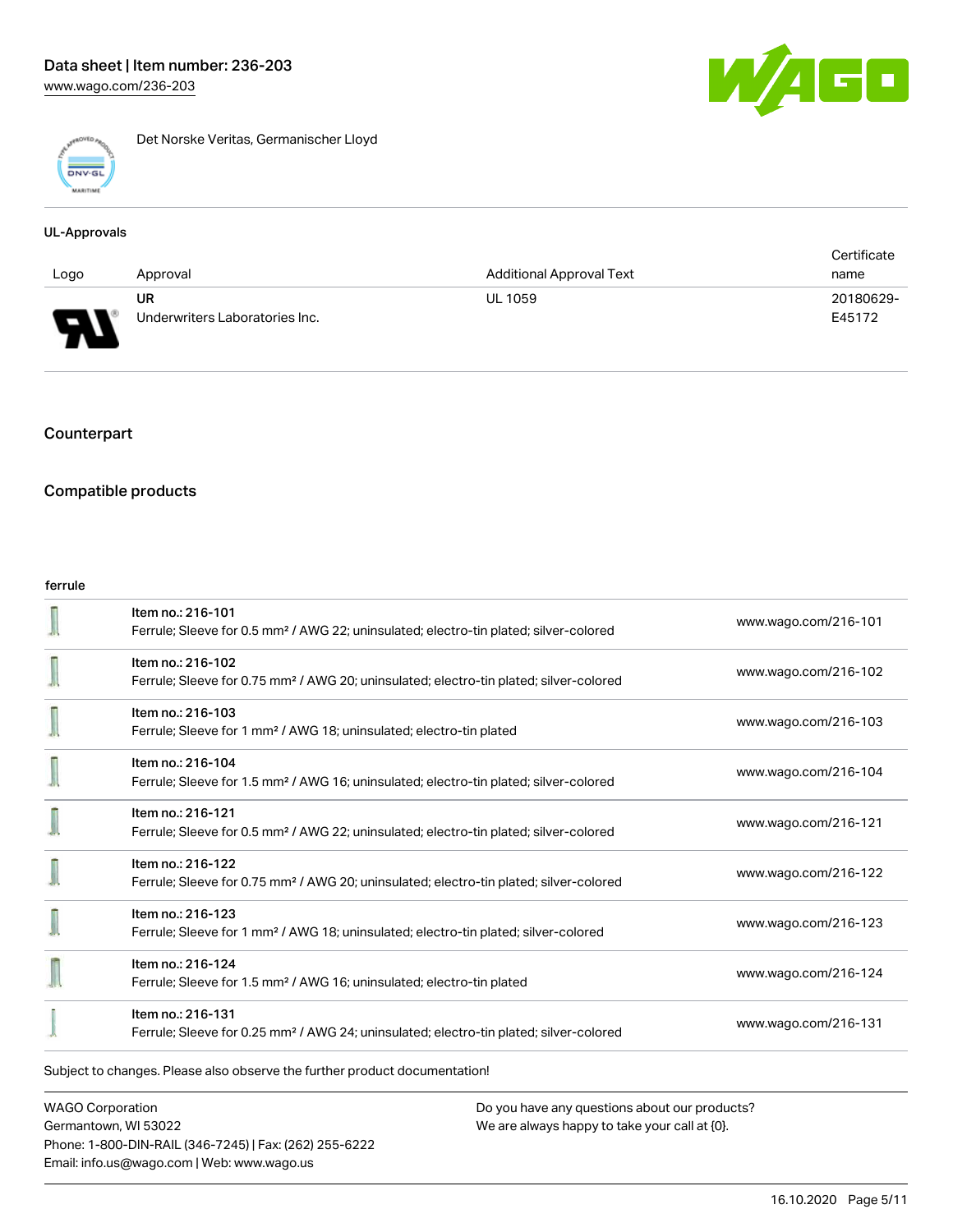# Data sheet | Item number: 236-203

[www.wago.com/236-203](http://www.wago.com/236-203)



| Item no.: 216-132                                                                                                                                                                                 | www.wago.com/216-132 |
|---------------------------------------------------------------------------------------------------------------------------------------------------------------------------------------------------|----------------------|
| Ferrule; Sleeve for 0.34 mm <sup>2</sup> / AWG 24; uninsulated; electro-tin plated                                                                                                                |                      |
| Item no.: 216-141<br>Ferrule; Sleeve for 0.5 mm <sup>2</sup> / 20 AWG; uninsulated; electro-tin plated; electrolytic copper; gastight<br>crimped; acc. to DIN 46228, Part 1/08.92                 | www.wago.com/216-141 |
| Item no.: 216-142<br>Ferrule; Sleeve for 0.75 mm <sup>2</sup> / 18 AWG; uninsulated; electro-tin plated; electrolytic copper; gastight<br>crimped; acc. to DIN 46228, Part 1/08.92                | www.wago.com/216-142 |
| Item no.: 216-143<br>Ferrule; Sleeve for 1 mm <sup>2</sup> / AWG 18; uninsulated; electro-tin plated; electrolytic copper; gastight<br>crimped; acc. to DIN 46228, Part 1/08.92                   | www.wago.com/216-143 |
| Item no.: 216-144<br>Ferrule; Sleeve for 1.5 mm <sup>2</sup> / AWG 16; uninsulated; electro-tin plated; electrolytic copper; gastight<br>crimped; acc. to DIN 46228, Part 1/08.92; silver-colored | www.wago.com/216-144 |
| Item no.: 216-151<br>Ferrule; Sleeve for 0.25 mm <sup>2</sup> / AWG 24; uninsulated; electro-tin plated                                                                                           | www.wago.com/216-151 |
| Item no.: 216-152<br>Ferrule; Sleeve for 0.34 mm <sup>2</sup> / AWG 24; uninsulated; electro-tin plated                                                                                           | www.wago.com/216-152 |
| Item no.: 216-201<br>Ferrule; Sleeve for 0.5 mm <sup>2</sup> / 20 AWG; insulated; electro-tin plated; white                                                                                       | www.wago.com/216-201 |
| Item no.: 216-202<br>Ferrule; Sleeve for 0.75 mm <sup>2</sup> / 18 AWG; insulated; electro-tin plated; gray                                                                                       | www.wago.com/216-202 |
| Item no.: 216-203<br>Ferrule; Sleeve for 1 mm <sup>2</sup> / AWG 18; insulated; electro-tin plated; red                                                                                           | www.wago.com/216-203 |
| Item no.: 216-204<br>Ferrule; Sleeve for 1.5 mm <sup>2</sup> / AWG 16; insulated; electro-tin plated; black                                                                                       | www.wago.com/216-204 |
| Item no.: 216-221<br>Ferrule; Sleeve for 0.5 mm <sup>2</sup> / 20 AWG; insulated; electro-tin plated; white                                                                                       | www.wago.com/216-221 |
| Item no.: 216-222<br>Ferrule; Sleeve for 0.75 mm <sup>2</sup> / 18 AWG; insulated; electro-tin plated; gray                                                                                       | www.wago.com/216-222 |
| Item no.: 216-223<br>Ferrule; Sleeve for 1 mm <sup>2</sup> / AWG 18; insulated; electro-tin plated; red                                                                                           | www.wago.com/216-223 |
| Item no.: 216-224<br>Ferrule; Sleeve for 1.5 mm <sup>2</sup> / AWG 16; insulated; electro-tin plated; black                                                                                       | www.wago.com/216-224 |
| Item no.: 216-241<br>Ferrule; Sleeve for 0.5 mm <sup>2</sup> / 20 AWG; insulated; electro-tin plated; electrolytic copper; gastight<br>crimped; acc. to DIN 46228, Part 4/09.90; white            | www.wago.com/216-241 |
| Item no.: 216-242<br>Ferrule; Sleeve for 0.75 mm <sup>2</sup> / 18 AWG; insulated; electro-tin plated; electrolytic copper; gastight<br>crimped; acc. to DIN 46228, Part 4/09.90; gray            | www.wago.com/216-242 |
| Item no.: 216-243                                                                                                                                                                                 |                      |

Subject to changes. Please also observe the further product documentation!

WAGO Corporation Germantown, WI 53022 Phone: 1-800-DIN-RAIL (346-7245) | Fax: (262) 255-6222 Email: info.us@wago.com | Web: www.wago.us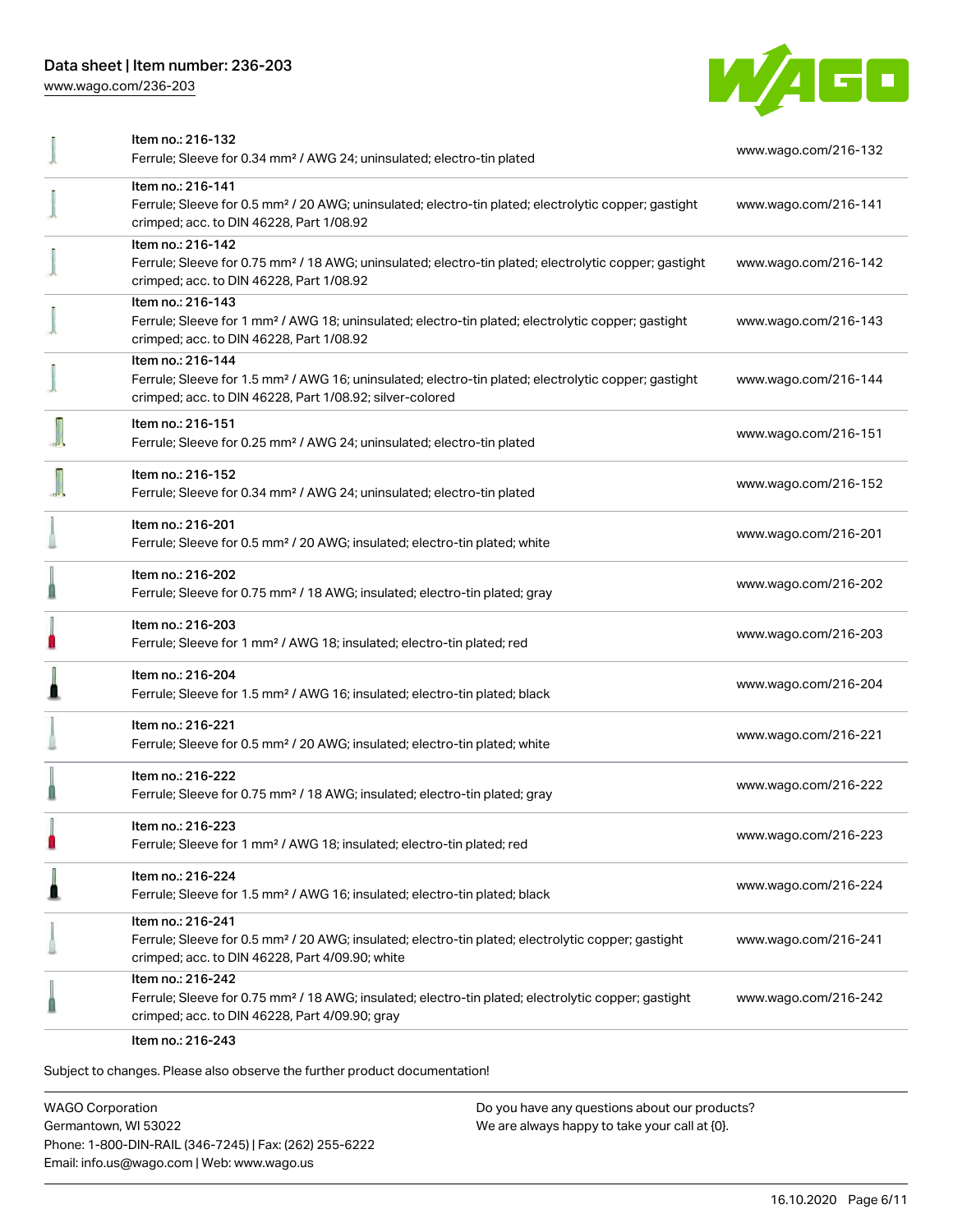Phone: 1-800-DIN-RAIL (346-7245) | Fax: (262) 255-6222

Email: info.us@wago.com | Web: www.wago.us



|                         | Ferrule; Sleeve for 1 mm <sup>2</sup> / AWG 18; insulated; electro-tin plated; electrolytic copper; gastight crimped; www.wago.com/216-243<br>acc. to DIN 46228, Part 4/09.90; red                      |                                                                                                |                                  |
|-------------------------|---------------------------------------------------------------------------------------------------------------------------------------------------------------------------------------------------------|------------------------------------------------------------------------------------------------|----------------------------------|
|                         | Item no.: 216-244<br>Ferrule; Sleeve for 1.5 mm <sup>2</sup> / AWG 16; insulated; electro-tin plated; electrolytic copper; gastight<br>crimped; acc. to DIN 46228, Part 4/09.90; black                  |                                                                                                | www.wago.com/216-244             |
|                         | Item no.: 216-262<br>Ferrule; Sleeve for 0.75 mm <sup>2</sup> / 18 AWG; insulated; electro-tin plated; electrolytic copper; gastight<br>crimped; acc. to DIN 46228, Part 4/09.90; gray                  |                                                                                                | www.wago.com/216-262             |
|                         | Item no.: 216-263<br>Ferrule; Sleeve for 1 mm <sup>2</sup> / AWG 18; insulated; electro-tin plated; electrolytic copper; gastight crimped; www.wago.com/216-263<br>acc. to DIN 46228, Part 4/09.90; red |                                                                                                |                                  |
|                         | Item no.: 216-264<br>Ferrule; Sleeve for 1.5 mm <sup>2</sup> / AWG 16; insulated; electro-tin plated; electrolytic copper; gastight<br>crimped; acc. to DIN 46228, Part 4/09.90; black                  |                                                                                                | www.wago.com/216-264             |
|                         | Item no.: 216-284<br>Ferrule; Sleeve for 1.5 mm <sup>2</sup> / AWG 16; insulated; electro-tin plated; electrolytic copper; gastight<br>crimped; acc. to DIN 46228, Part 4/09.90; black                  |                                                                                                | www.wago.com/216-284             |
|                         | Item no.: 216-301<br>Ferrule; Sleeve for 0.25 mm <sup>2</sup> / AWG 24; insulated; electro-tin plated; yellow                                                                                           |                                                                                                | www.wago.com/216-301             |
|                         | Item no.: 216-302<br>Ferrule; Sleeve for 0.34 mm <sup>2</sup> / 22 AWG; insulated; electro-tin plated; green                                                                                            |                                                                                                | www.wago.com/216-302             |
|                         | Item no.: 216-321<br>Ferrule; Sleeve for 0.25 mm <sup>2</sup> / AWG 24; insulated; electro-tin plated; yellow                                                                                           |                                                                                                | www.wago.com/216-321             |
|                         | Item no.: 216-322<br>Ferrule; Sleeve for 0.34 mm <sup>2</sup> / 22 AWG; insulated; electro-tin plated; green                                                                                            |                                                                                                | www.wago.com/216-322             |
| check                   |                                                                                                                                                                                                         |                                                                                                |                                  |
|                         | ltem no.: 231-125<br>Testing plug module with contact stud; Pin spacing 7.62 mm / 0.3 in; 2,50 mm <sup>2</sup> ; orange                                                                                 |                                                                                                | www.wago.com/231-125             |
|                         | Item no.: 231-161<br>Testing plug module with contact stud; for 236 Series; Pin spacing 7.5 mm / 0.295 in; gray                                                                                         |                                                                                                | www.wago.com/231-161             |
| Marking accessories     |                                                                                                                                                                                                         |                                                                                                |                                  |
|                         | Item no.: 210-332/750-020<br>Marking strips; as a DIN A4 sheet; MARKED; 1-20 (80x); Height of marker strip: 3 mm; Strip length 182<br>mm; Horizontal marking; Self-adhesive; white                      |                                                                                                | www.wago.com/210-332<br>/750-020 |
|                         | Item no.: 210-332/762-020<br>Marking strips; as a DIN A4 sheet; MARKED; 1-20 (80x); Height of marker strip: 3 mm; Strip length 182<br>mm; Horizontal marking; Self-adhesive; white                      |                                                                                                | www.wago.com/210-332<br>/762-020 |
| tools                   |                                                                                                                                                                                                         |                                                                                                |                                  |
|                         | ltem no.: 210-657<br>Operating tool; Blade: 3.5 x 0.5 mm; with a partially insulated shaft; short; multicoloured                                                                                        |                                                                                                | www.wago.com/210-657             |
|                         | Item no.: 210-658                                                                                                                                                                                       |                                                                                                |                                  |
|                         | Subject to changes. Please also observe the further product documentation!                                                                                                                              |                                                                                                |                                  |
| <b>WAGO Corporation</b> | Germantown, WI 53022                                                                                                                                                                                    | Do you have any questions about our products?<br>We are always happy to take your call at {0}. |                                  |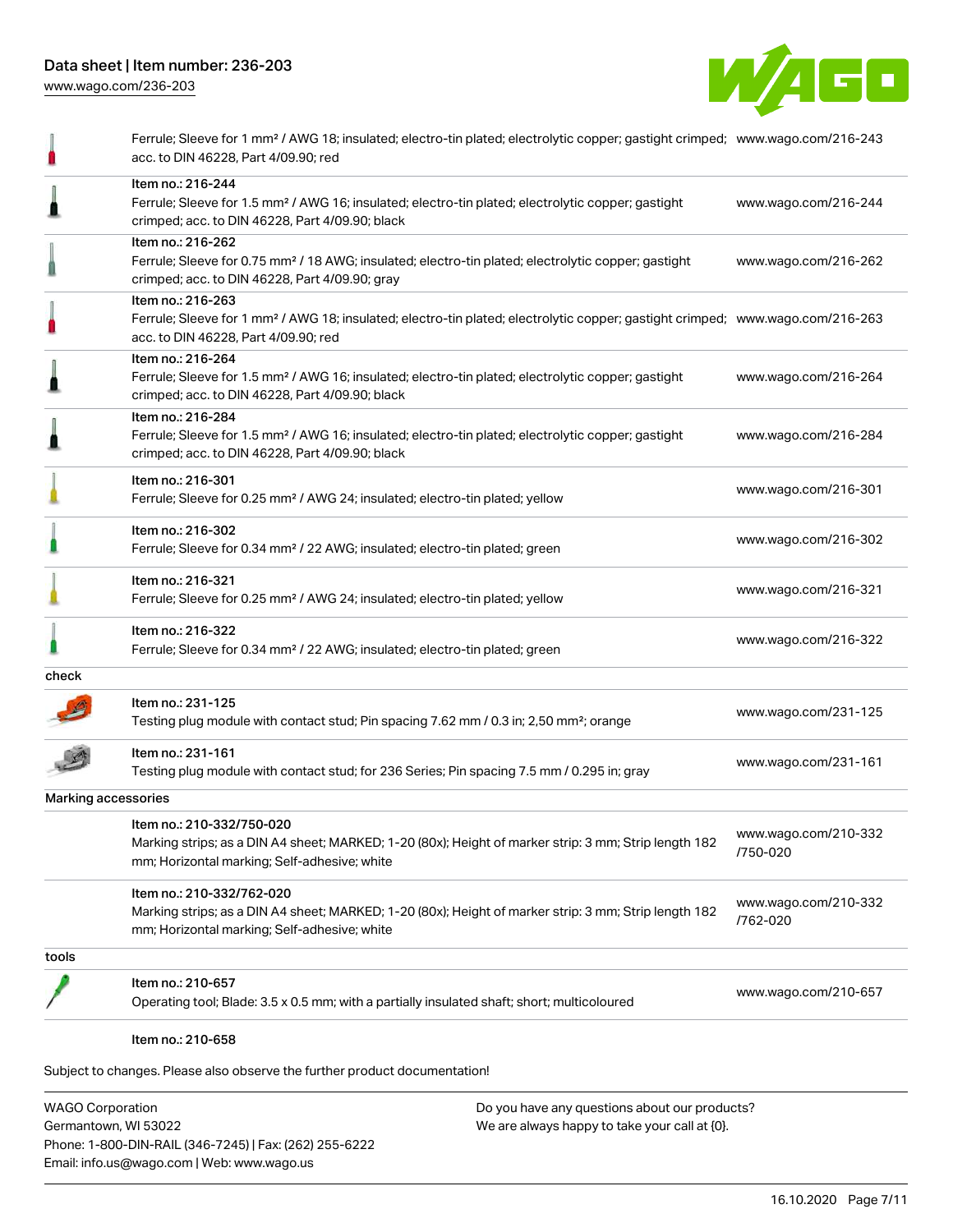# Data sheet | Item number: 236-203 [www.wago.com/236-203](http://www.wago.com/236-203)



| Operating tool; Blade: 3.5 x 0.5 mm; with a partially insulated shaft; angled; short; multicoloured |                                                                                                                                                                        | www.wago.com/210-658 |                      |                                              |  |
|-----------------------------------------------------------------------------------------------------|------------------------------------------------------------------------------------------------------------------------------------------------------------------------|----------------------|----------------------|----------------------------------------------|--|
|                                                                                                     | Item no.: 210-720<br>Operating tool; Blade: 3.5 x 0.5 mm; with a partially insulated shaft; multicoloured<br>Item no.: 236-332<br>Operating tool; natural              |                      |                      | www.wago.com/210-720<br>www.wago.com/236-332 |  |
|                                                                                                     |                                                                                                                                                                        |                      |                      |                                              |  |
|                                                                                                     | Item no.: 236-335<br>Operating tool; gray                                                                                                                              |                      | www.wago.com/236-335 |                                              |  |
| <b>Downloads</b><br>Documentation                                                                   |                                                                                                                                                                        |                      |                      |                                              |  |
|                                                                                                     | <b>Additional Information</b>                                                                                                                                          |                      |                      |                                              |  |
|                                                                                                     | <b>Technical explanations</b>                                                                                                                                          | Apr 3, 2019          | pdf<br>3.6 MB        | Download                                     |  |
| <b>CAD</b> files                                                                                    |                                                                                                                                                                        |                      |                      |                                              |  |
| CAD data                                                                                            |                                                                                                                                                                        |                      |                      |                                              |  |
|                                                                                                     | 2D/3D Models 236-203                                                                                                                                                   |                      | <b>URL</b>           | Download                                     |  |
| <b>CAE</b> data                                                                                     |                                                                                                                                                                        |                      |                      |                                              |  |
|                                                                                                     | EPLAN Data Portal 236-203                                                                                                                                              |                      | <b>URL</b>           | Download                                     |  |
|                                                                                                     | ZUKEN Portal 236-203                                                                                                                                                   |                      | <b>URL</b>           | Download                                     |  |
| <b>PCB Design</b>                                                                                   |                                                                                                                                                                        |                      |                      |                                              |  |
|                                                                                                     | Symbol and Footprint 236-203                                                                                                                                           |                      | <b>URL</b>           | Download                                     |  |
|                                                                                                     | CAx data for your PCB design, consisting of "schematic symbols and PCB footprints",<br>allow easy integration of the WAGO component into your development environment. |                      |                      |                                              |  |
|                                                                                                     | Supported formats:                                                                                                                                                     |                      |                      |                                              |  |
| ш                                                                                                   | Accel EDA 14 & 15                                                                                                                                                      |                      |                      |                                              |  |
| ш                                                                                                   | Altium 6 to current version                                                                                                                                            |                      |                      |                                              |  |

- $\blacksquare$ Cadence Allegro
- $\blacksquare$ DesignSpark
- $\blacksquare$ Eagle Libraries
- $\blacksquare$ KiCad

Subject to changes. Please also observe the further product documentation!

WAGO Corporation Germantown, WI 53022 Phone: 1-800-DIN-RAIL (346-7245) | Fax: (262) 255-6222 Email: info.us@wago.com | Web: www.wago.us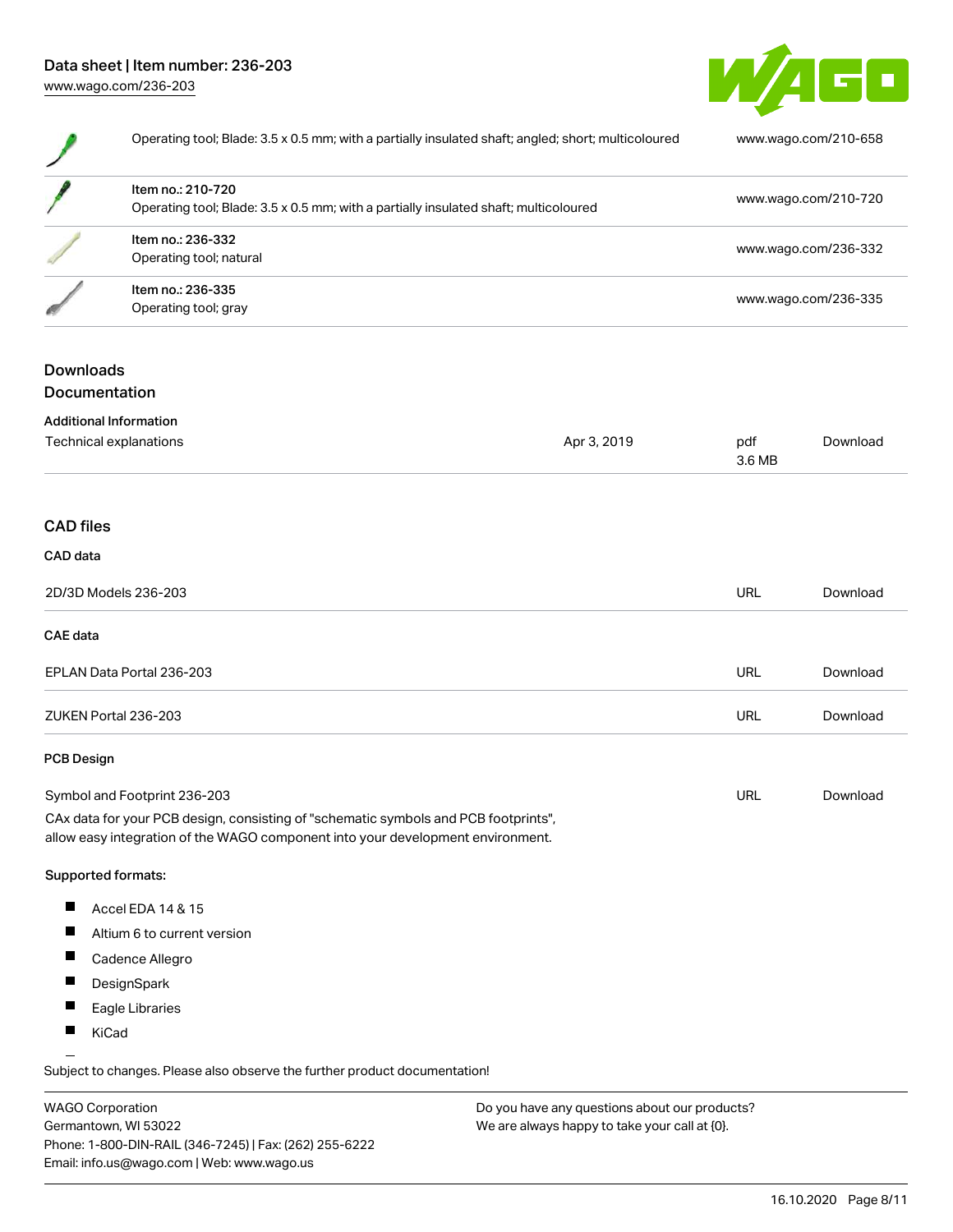[www.wago.com/236-203](http://www.wago.com/236-203)



- $\blacksquare$ Mentor Graphics BoardStation
- $\blacksquare$ Mentor Graphics Design Architect
- $\blacksquare$ Mentor Graphics Design Expedition 99 and 2000
- $\blacksquare$ OrCAD 9.X PCB and Capture
- П PADS PowerPCB 3, 3.5, 4.X, and 5.X
- П PADS PowerPCB and PowerLogic 3.0
- П PCAD 2000, 2001, 2002, 2004, and 2006
- $\blacksquare$ Pulsonix 8.5 or newer
- $\blacksquare$ **STL**
- $\blacksquare$ 3D STEP
- $\blacksquare$ TARGET 3001!
- П View Logic ViewDraw
- $\blacksquare$ Quadcept
- $\blacksquare$ Zuken CadStar 3 and 4
- П Zuken CR-5000 and CR-8000

#### PCB Component Libraries (EDA), PCB CAD Library Ultra Librarian

#### Installation Notes

Conductor termination



Inserting a conductor via 3.5 mm screwdriver.



screwdriver.



Inserting a conductor via 3.5 mm Inserting a conductor via operating tool.

Screwdriver actuation parallel to conductor entry.

Screwdriver actuation perpendicular to conductor entry.

Subject to changes. Please also observe the further product documentation!

WAGO Corporation Germantown, WI 53022 Phone: 1-800-DIN-RAIL (346-7245) | Fax: (262) 255-6222 Email: info.us@wago.com | Web: www.wago.us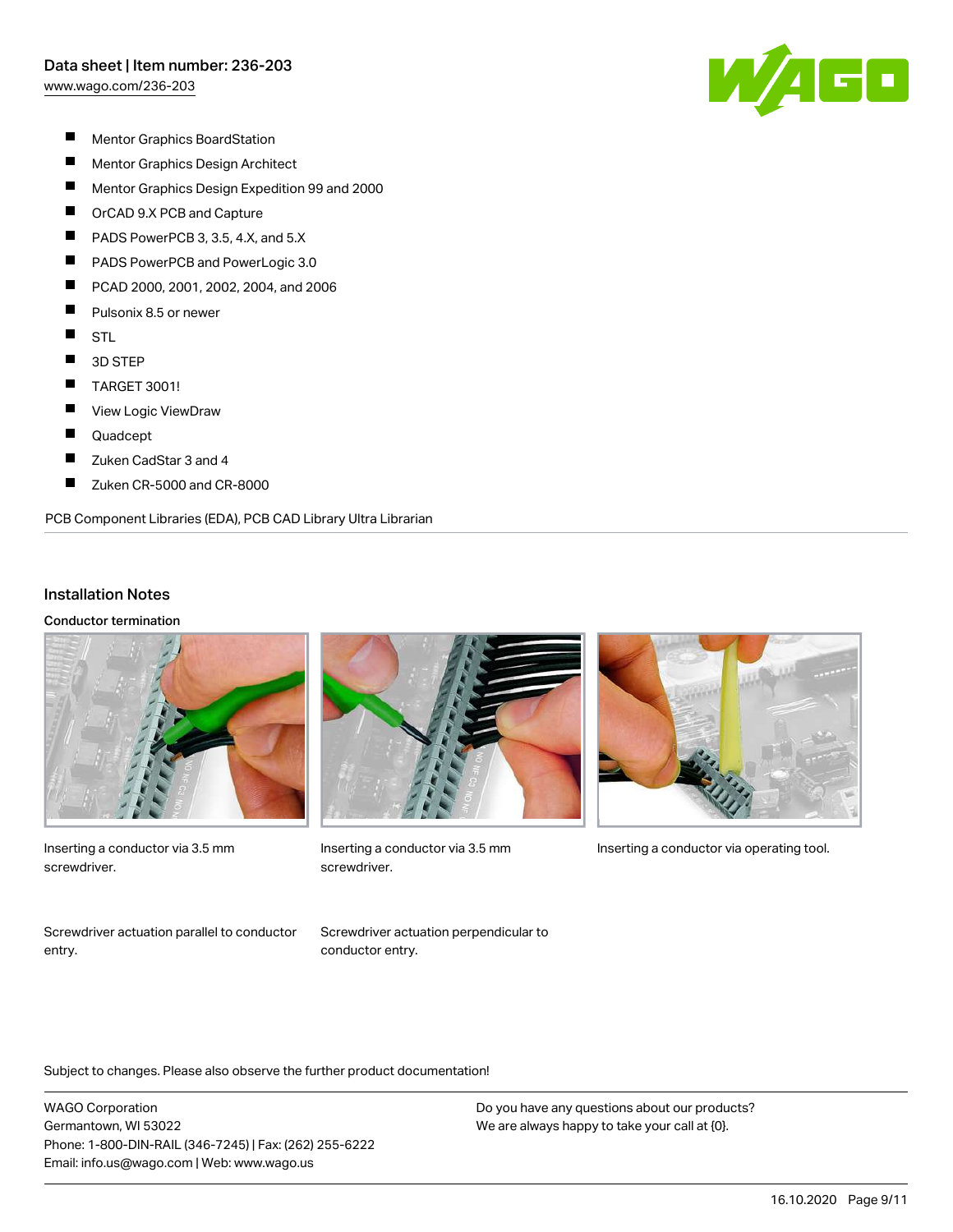### Data sheet | Item number: 236-203 [www.wago.com/236-203](http://www.wago.com/236-203)

GO



Compared to standard screwdrivers, these operating tools are far more convenient for wiring PCB terminal strips at factory.

Installation



PCB Terminal Strips placed behind each other save space – staggering them by half the pin spacing simplifies subsequent wiring of the first row.

Installation

Subject to changes. Please also observe the further product documentation!

WAGO Corporation Germantown, WI 53022 Phone: 1-800-DIN-RAIL (346-7245) | Fax: (262) 255-6222 Email: info.us@wago.com | Web: www.wago.us